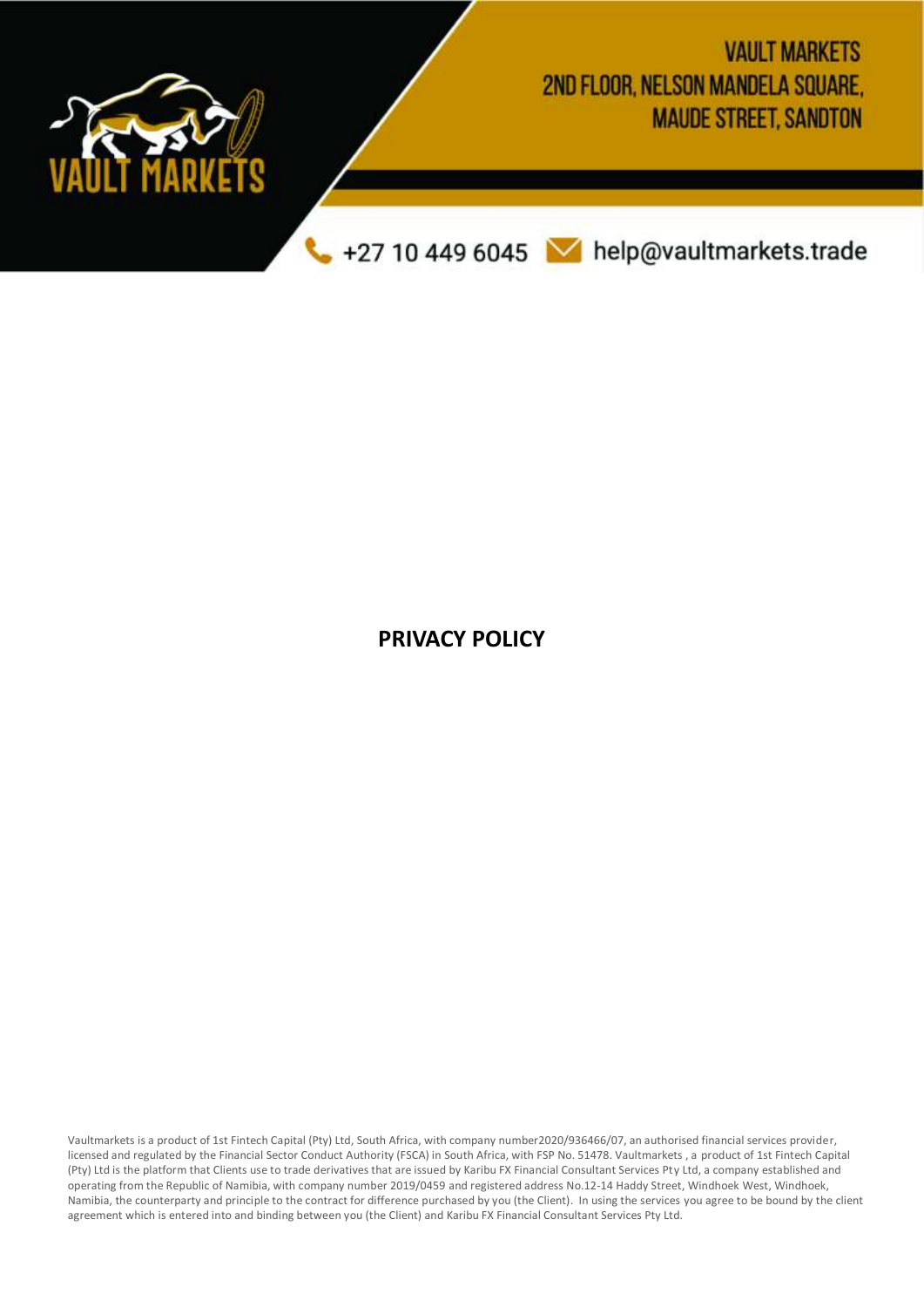

#### **1. Introduction**

Vault Markets Pty Ltd (Company No. 2021/596850/07) is a product of 1st Fintech Capital (Pty) Ltd, Johannesburg, South Africa, with company number 2020/936466/07, an authorized financial services provider, licensed and regulated by the Financial Sector Conduct Authority (FSCA) in South Africa, with FSP No. 51478.

Vault Markets Pty Ltd acts only as a facilitator between you (the Client) and Karibu FX Financial Consultant Services Pty Ltd, a company established and operating from the Republic of Namibia, with company number 2019/0459 and registered address No.12-14 Haddy Street, Windhoek West, Windhoek, Namibia, the counterparty, and principle to the contract for difference purchased by you (the Client).

By registering an account with Vault Markets South Africa and using the services you agree to be bound by this client agreement which is entered into and binding between you (the Client) and Karibu FX Financial Consultant Services Pty Ltd.

Protection of the personal customer information is a key responsibility and obligation of Karibu FX Financial Consultant Services Pty Ltd (the Company). This Privacy Policy outlines the procedure of collection, protection, keeping and use of customers' personal data.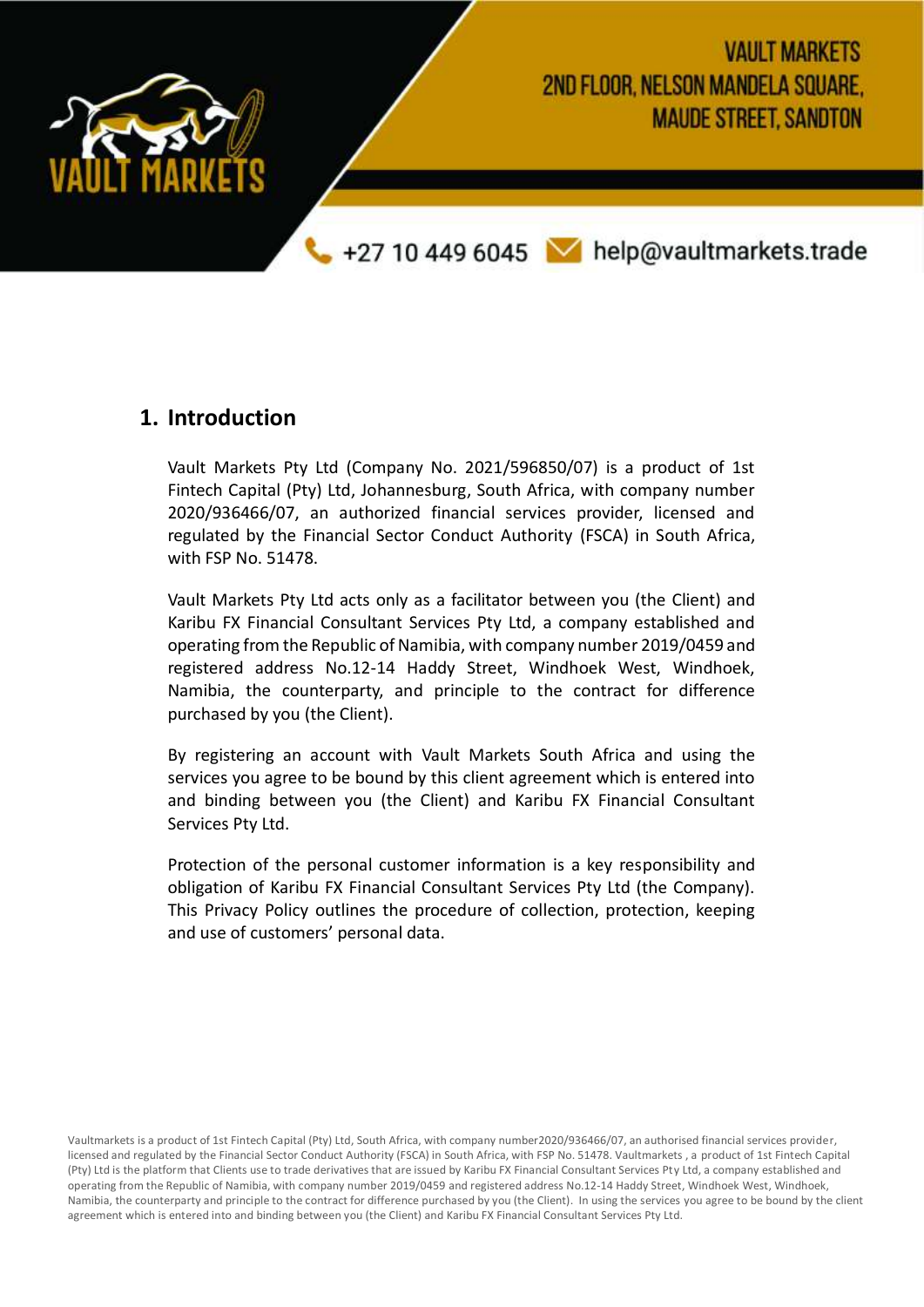

#### **2. Collection**

The Company will be collecting personal data which is provided by a customer explicitly and knowingly. For the purpose of opening an account with the Company, each customer must provide his/her Personal Data consisting of:

- Full name.
- Residential address.
- Employment details.
- Average income.
- Other personal details (upon necessity and request).

### **3. Use of Data**

The Company may process Personal Data of a customer on the following bases and for the following purposes:

• To carry out obligations arising from any agreements between a customer and the Company.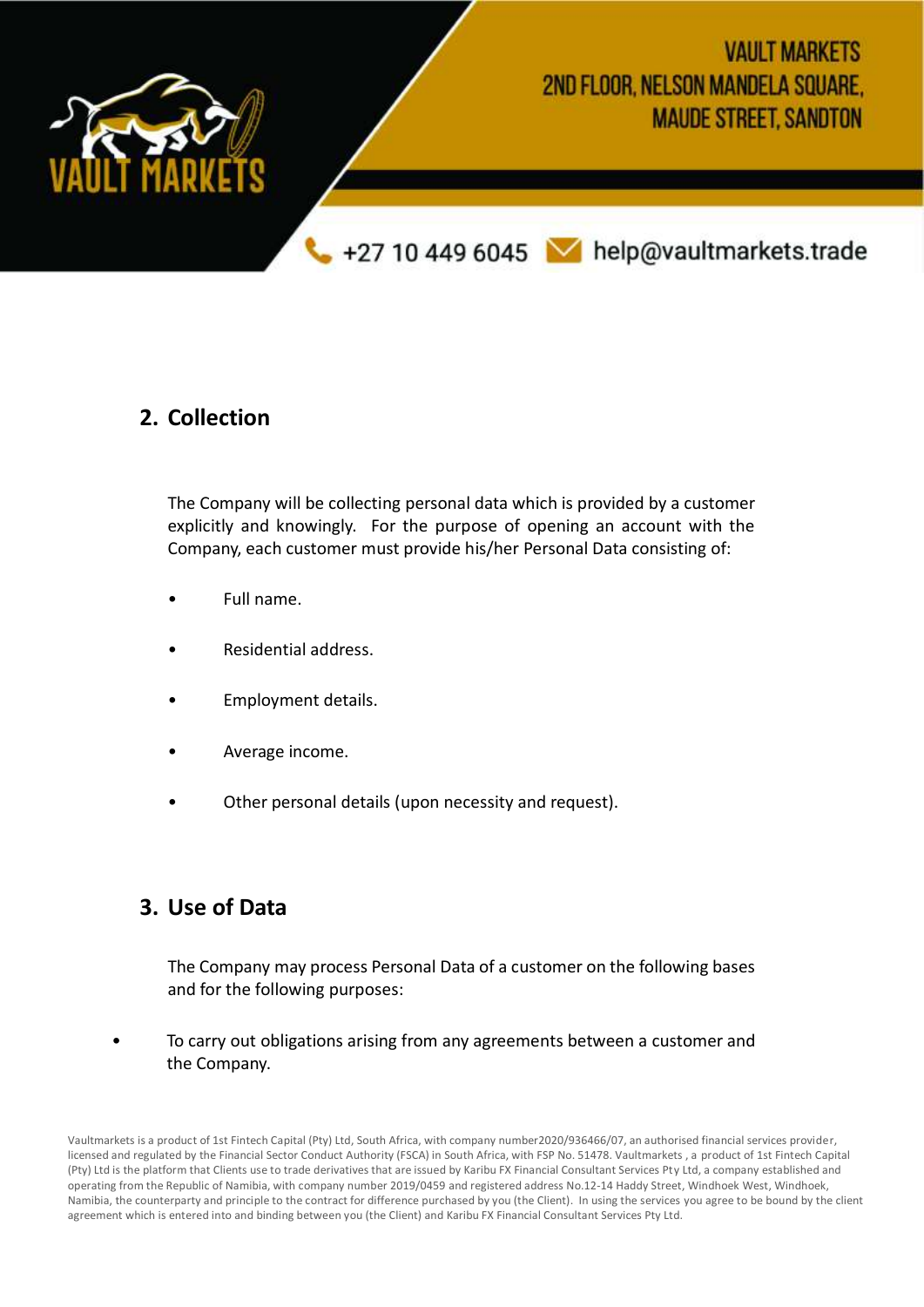

# **VAULT MARKETS** 2ND FLOOR, NELSON MANDELA SOUARE. **MAUDE STREET, SANDTON**

+27 10 449 6045 M help@vaultmarkets.trade

- For notifications about changes of products and/or services, as well as other important alterations affecting performance of an agreement between a customer and the Company.
- For notifications about products and/or services of a Company. A customer must give his/her explicit consent to receive such information.

If the Customer is asked to provide Personal Data to comply with legal requirement or to conclude an agreement between the Customer and the Company, the Company shall make it evident and advise the Customer regarding the purpose of collection of Personal Data.

### **4. Protection of Data**

The Company will keep Personal Data of customers for a period of time upon its own discretion. The information will be used for updating a customer about products and/or services of the Company. A customer has the right to request the termination of receiving such updates, by informing the Company about his/her intent.

The Company is obliged to put maximum efforts to ensure security of personal data and other confidential information received from its customers and adhere to rules of internal use of such information.

The Company has the right to share Personal Data to the following categories of recipients:

• Any Group Company, business partner or facilitator: we may make Personal Data available to any member of our group, business partner or facilitator. This may be necessary to provide customers with or administer our products, services, customer, and technical support. All our employees and contractors are required to follow our privacy and security policies when handling personal data.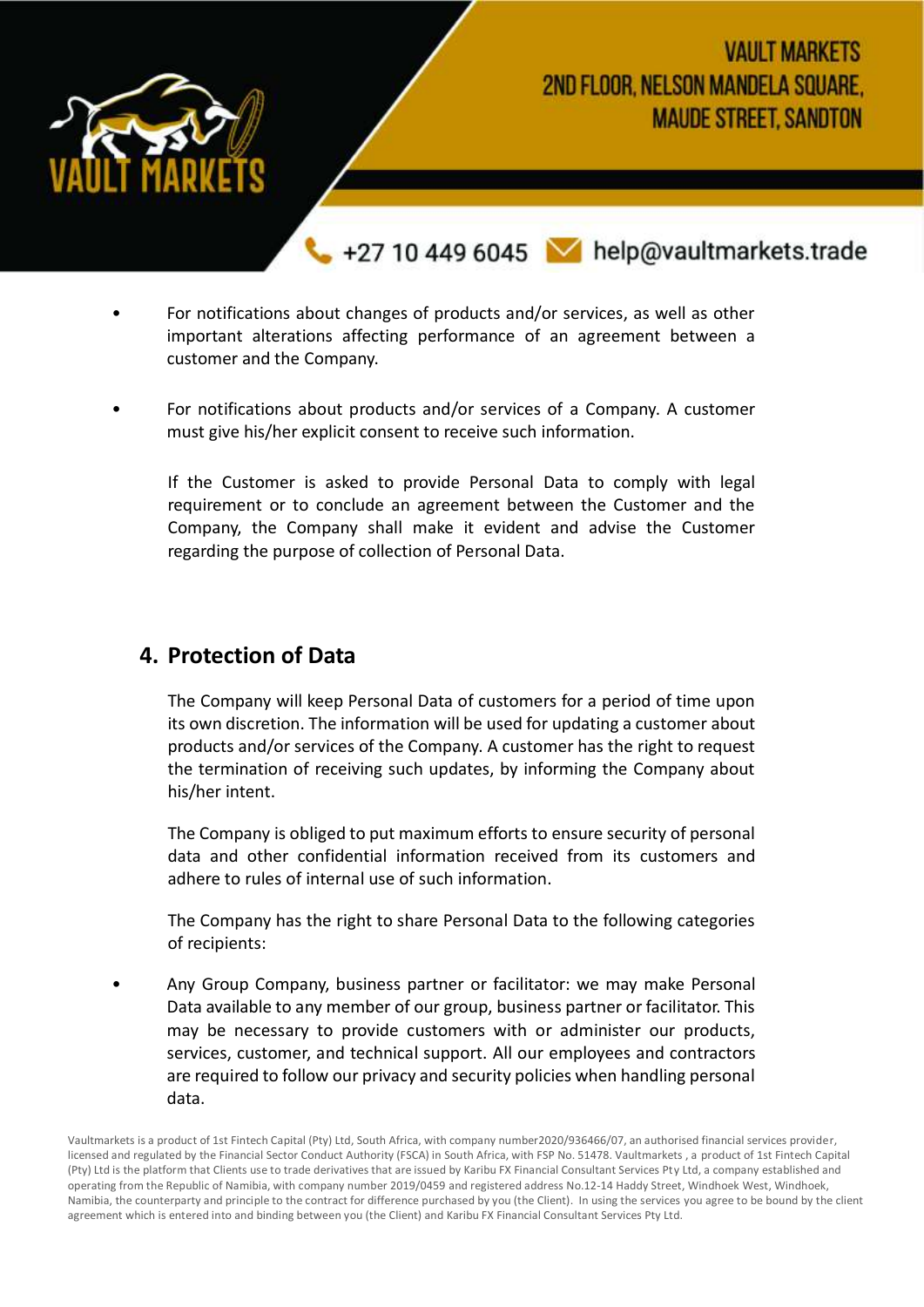

### *VAULT MARKETS* 2ND FLOOR, NELSON MANDELA SQUARE. **MAUDE STREET, SANDTON**

+27 10 449 6045 M help@vaultmarkets.trade

- Third party service providers: We may share Personal Data with our third-party service providers so that they can support our products and services, such as system and platform maintenance services, conducting customer due diligence or credit checks, collecting customer feedback, marketing and advertising services, and data analytics and search engine services. Our third-party service providers are permitted to use Personal Data only for the purpose of providing services to us and may not otherwise share or use your personal information.
- Fraud prevention and credit reference agencies: We may share Personal Data with our third-party service providers to conduct anti-money laundering, fraud, sanctions, credit risk and customer due diligence checks, credit reference checks and fraud prevention checks.
- Introducers and advisers: We may disclose Personal Data to an introducer if they directed the customer to us.
- Courts, regulators, and law enforcement agencies: We will share Personal Data when we believe it is required to comply with applicable legal or regulatory obligations and to respond to requests from government authorities, including law enforcement or financial regulators. This may include authorities outside the customers' country of residence.
- Other third parties: We may share Personal Data in the event of a merger, sale, restructure, acquisition, joint venture, assignment, transfer or other disposition of all or any portion of our business, assets, or stock If you have questions about or need further information concerning the lawful basis on which we collect and use your personal information.

Personal Data is stored in the servers of the Company in electronic form. When Personal Data is no longer required to be kept, it will be destroyed by using destruction/deletion methods that would prevent unauthorized third parties from gaining access to such data during and after destruction/deletion process.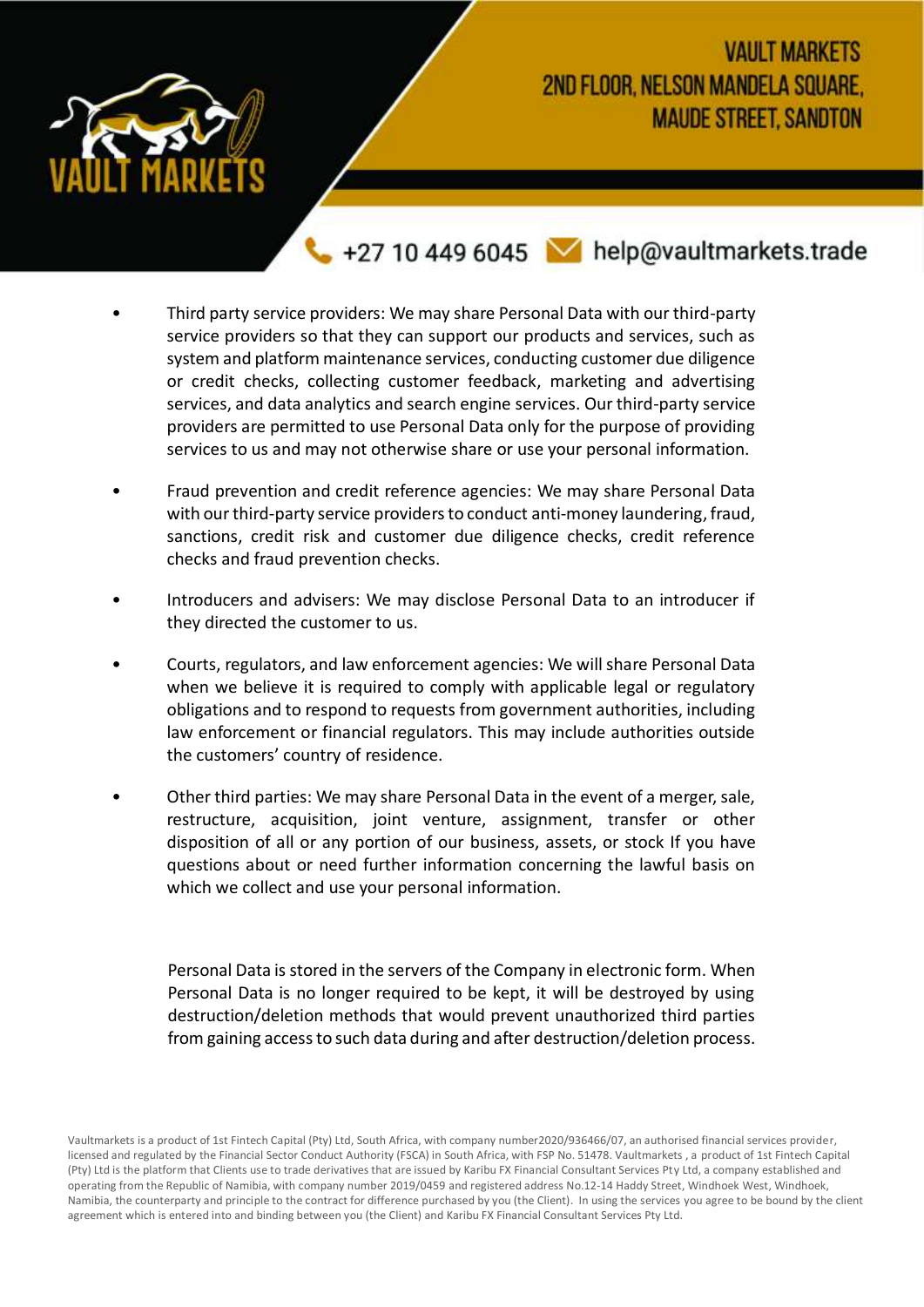

It is considered a customer's responsibility to maintain confidentiality of his/her user ID and login.

#### **5. Cookies**

The Company uses Cookies for its website. Cookies are small files which are stored on a user's computer. They are designed to hold a modest amount of data specific to a particular client and website and can be accessed either by the web server or the client computer. Cookies may be used on some pages of the Site for us to provide Site users with a more customized web browsing experience.

### **6. Customer Consent & Rights**

By accessing the website of the Company, a customer consents to the Company collecting, using, maintaining, and disclosing of his/her personal data in accordance with the above provision of the privacy policy.

The Customer has the following rights:

- To request and obtain a copy of the Personal Data the Company holds about his/her.
- To request for amendment and/or correction of any incorrect or incomplete data. The Company will be then obliged to fulfil the request (either to complete or amend the data) and notify any relevant third parties who such data was transmitted to.